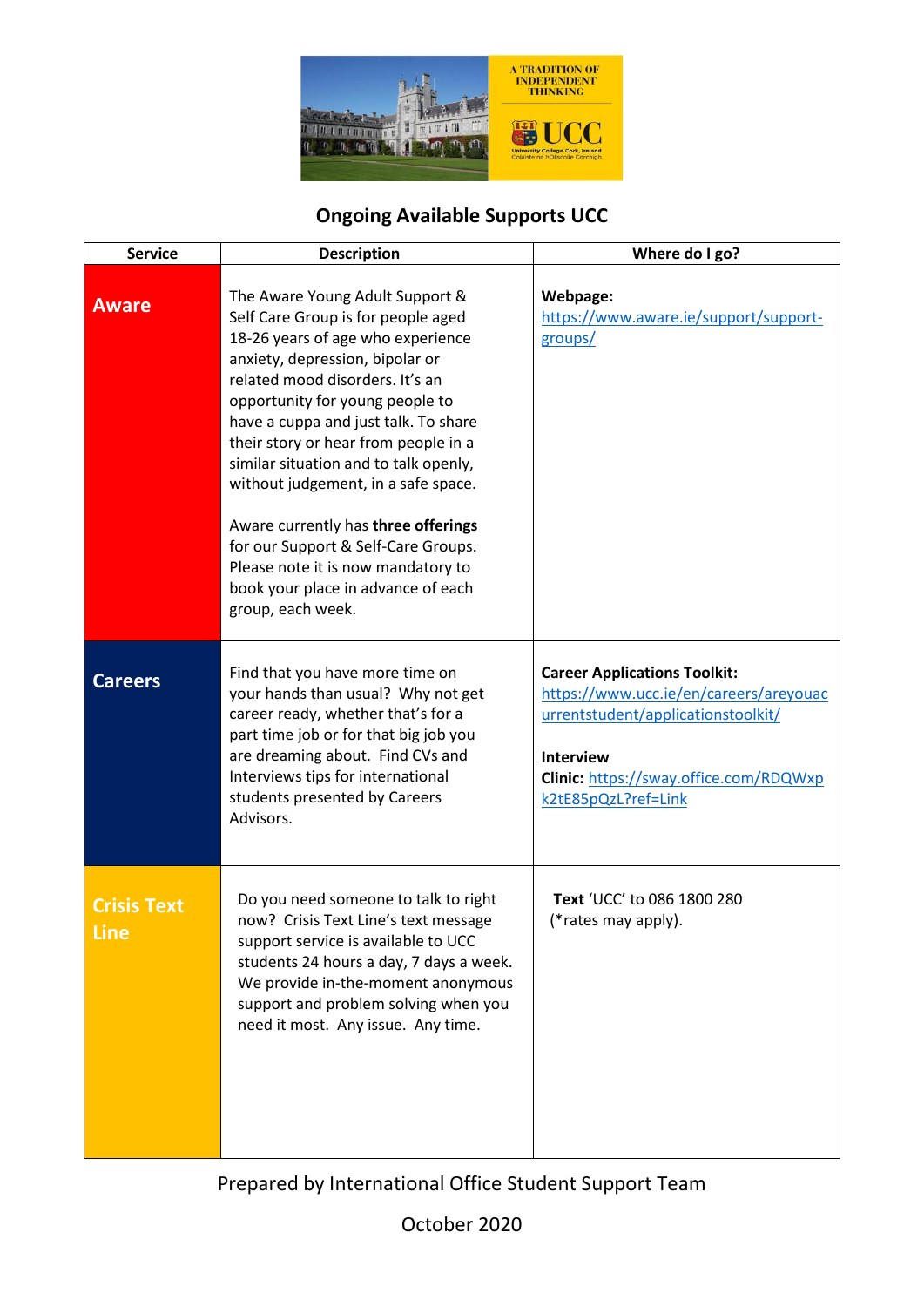

| <b>Counselling</b>                                                                            | <b>Student Counselling &amp; Development</b><br>offers free and confidential one-to-one<br>counselling to UCC students. Please note<br>that due to Covid-19 restrictions, this<br>department is working remotely. One-to-<br>one telephone counselling appointments<br>are available to students. To arrange a<br>telephone appointment, please<br>email counselling@ucc.ie. | Webpage:<br>https://www.ucc.ie/en/studentcounsellin<br>dtraining/                                                                                         |
|-----------------------------------------------------------------------------------------------|------------------------------------------------------------------------------------------------------------------------------------------------------------------------------------------------------------------------------------------------------------------------------------------------------------------------------------------------------------------------------|-----------------------------------------------------------------------------------------------------------------------------------------------------------|
| <b>Disability</b>                                                                             | International students with a<br>disability who come to study in UCC<br>are required to register with the<br>Disability Support Service (DSS) in<br>order to request reasonable<br>accommodations such as exam or<br>other supports. This applies to all<br>students, including those visiting UCC<br>for one semester.                                                      | Webpage:<br>https://www.ucc.ie/en/dss/.                                                                                                                   |
| <b>International</b><br><b>Student</b><br><b>Society</b>                                      | We encourage you to take the<br>opportunity to connect with current UCC<br>students as well as other newly arriving<br>international students. Join our<br>2020/2021 International Student<br>Society Facebook group and join the<br>conversation on the WhatsApp Group.                                                                                                     | Facebook Page.<br>https://www.facebook.com/groups/5495<br>88282596666/?fref=mentions<br>WhatsApp.<br>https://chat.whatsapp.com/DiusllwNkPf6<br>la8qTo1xe9 |
| <b>Mental</b><br><b>Health &amp;</b><br><b>Wellbeing</b><br><b>Online</b><br><b>Resources</b> | <b>Cognitive Behavioural Programmes</b><br>These programs contain in-depth<br>information, exercises, worksheets<br>and activities that are designed to<br>help you overcome a variety of<br>issues that can affect students.<br><b>Life Matters Programme</b>                                                                                                               | Web page:<br>https://www.ucc.ie/en/studentcounsellin<br>g/online/                                                                                         |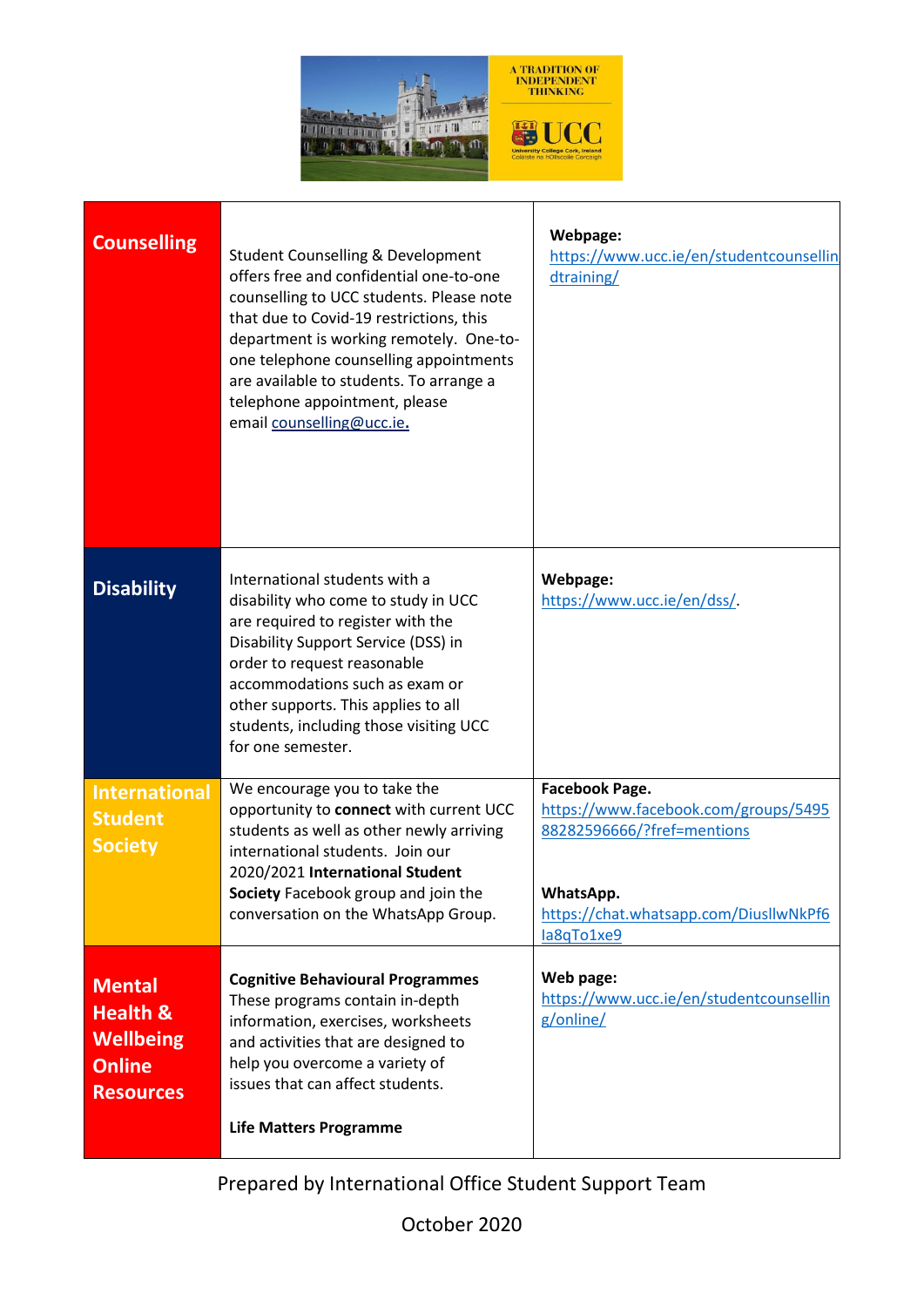

|                                | is a programme which seeks to<br>enhance students' experience by<br>promoting mental health, emotional<br>wellbeing and life skills. It is a<br>biological, psychological and social<br>programme. The Life Matters<br>Programme is a core contributor to<br>the UCC Strategic Plan to enhance<br>student experience and is delivered<br>though a course of five workshops.                 | Webpage:<br>https://lifematters.ucc.ie/                        |
|--------------------------------|---------------------------------------------------------------------------------------------------------------------------------------------------------------------------------------------------------------------------------------------------------------------------------------------------------------------------------------------------------------------------------------------|----------------------------------------------------------------|
|                                | Participate<br>is a research project that aims to<br>develop online programmes to boost<br>student participation and to tackle<br>social anxiety problems.<br>The Participate project was initiated<br>by the National University of Ireland,<br>Galway, and this is a research<br>application of the project being<br>organised in collaboration<br>with University College Cork.          | Webpage:<br>https://ucc.participateonline.net/                 |
|                                | <b>Self Help Resources</b><br>Some other online resources<br>containing podcasts, short videos<br>and courses on topics ranging from<br>wellbeing, social anxiety to coping<br>skills.                                                                                                                                                                                                      | Webpage:<br>https://www.ucc.ie/en/studentcounsellin<br>g/info/ |
| <b>Money</b><br><b>Matters</b> | Budgeting as a UCC student is all<br>about making "sensible sacrifices"<br>regarding what you spend your<br>money on and trying to balance your<br>income with your expenditure. In<br>other words, what's going out of<br>your pocket shouldn't be more than<br>what is going in. Contact Cian Power<br>our Student Budgeting Advisor for<br>hints and guidance on managing your<br>money. | Webpage:<br>https://www.ucc.ie/en/sfsa/                        |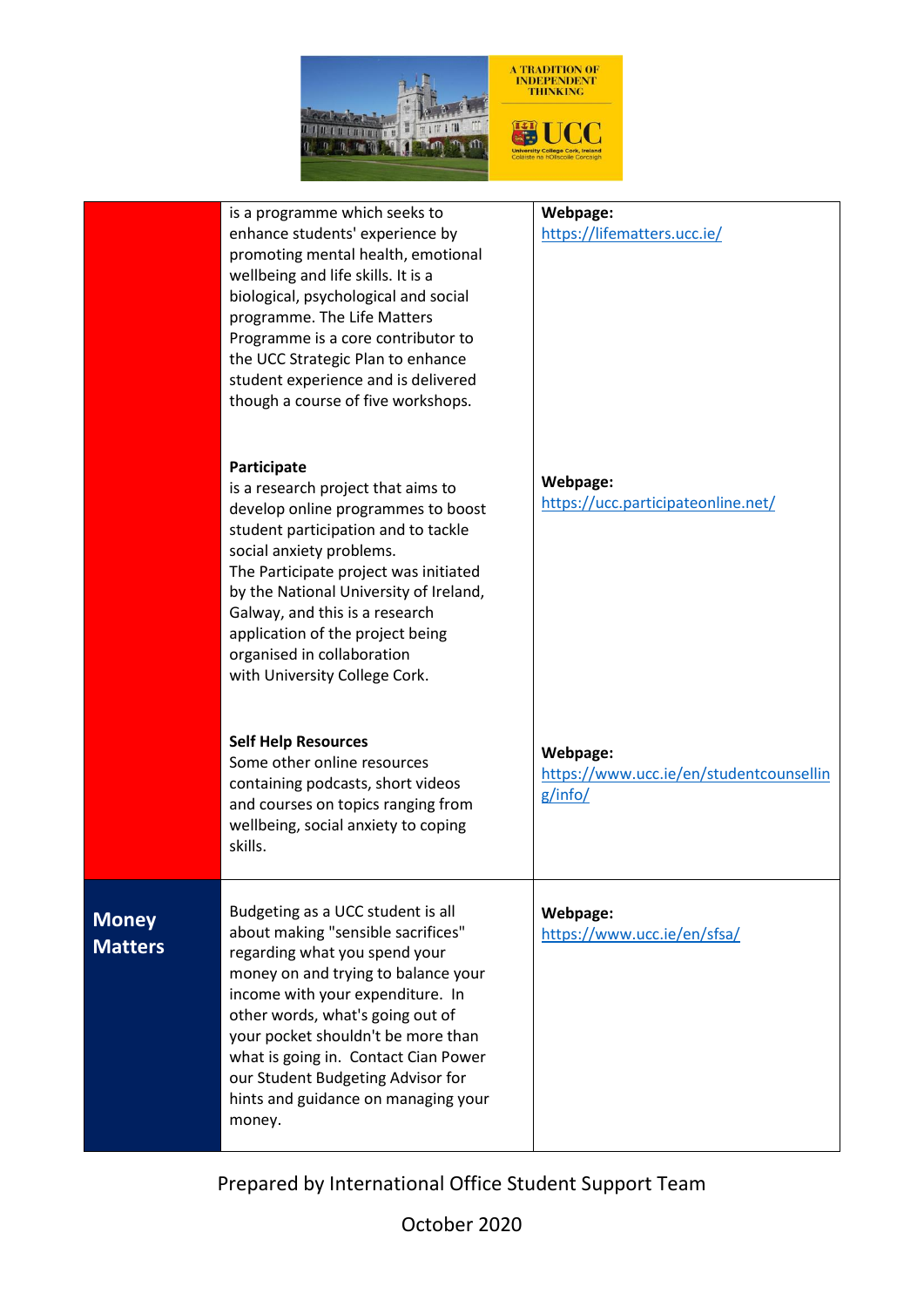

| <b>Niteline</b>                                                      | UCC Niteline is a listening service for<br>students run by students. It is a non-<br>judgemental, non-directive and<br>confidential listening service that<br>operates via an instant messaging<br>service. Niteline volunteers are UCC<br>students trained by the Cork<br>Samaritans and are there for any<br>UCC student who needs somebody<br>to talk to.                                                     | Webpage:<br>https://www.ucc.ie/en/peersupport/nitel<br>ine/                                                                                                       |
|----------------------------------------------------------------------|------------------------------------------------------------------------------------------------------------------------------------------------------------------------------------------------------------------------------------------------------------------------------------------------------------------------------------------------------------------------------------------------------------------|-------------------------------------------------------------------------------------------------------------------------------------------------------------------|
| <b>Peer Support</b>                                                  | Unfortunately UCC Peer Support<br>Leaders cannot not meet their linked<br>students in person during the current<br>closure. However, Peer Support<br>Leaders remain contactable to all of<br>their linked students via Google<br>Meets and email. They are available<br>to you to listen to your concerns,<br>provide you with relevant available<br>information and link you in to other<br>services as needed. | Webpage:<br>http://www.ucc.ie/en/pass/<br>Peer Support Guide to the first 6 weeks:<br>https://www.ucc.ie/en/peersupport/wel<br>cometoucc-aguidetoyourfirst6weeks/ |
| <b>Skills Centre</b>                                                 | The Skills Centre offers customised<br>virtual workshops and online<br>sessions to help develop and<br>enhance your essential study skills.                                                                                                                                                                                                                                                                      | Webpage:<br>http://skillscentre.ucc.ie/<br>Come study with us:<br>https://www.ucc.ie/en/skillscentre/sessi<br>ons/comestudywithus/                                |
| <b>Students</b><br><b>Union-</b><br><b>Welfare</b><br><b>Officer</b> | The Students Union Welfare Officer<br>covers the non-academic aspects of<br>a student's time in UCC. These<br>include issues relating to education;<br>grants, accommodation, finance and<br>your general wellbeing; physical and<br>sexual and mental health. The SU<br>Welfare Officer provides an open,<br>caring, impartial and non-                                                                         | Webpage:<br>https://www.uccsu.ie/can-we-<br>help/welfare/<br>Email: welfare@uccsu.ie<br>086 184 2697<br>Tel:                                                      |